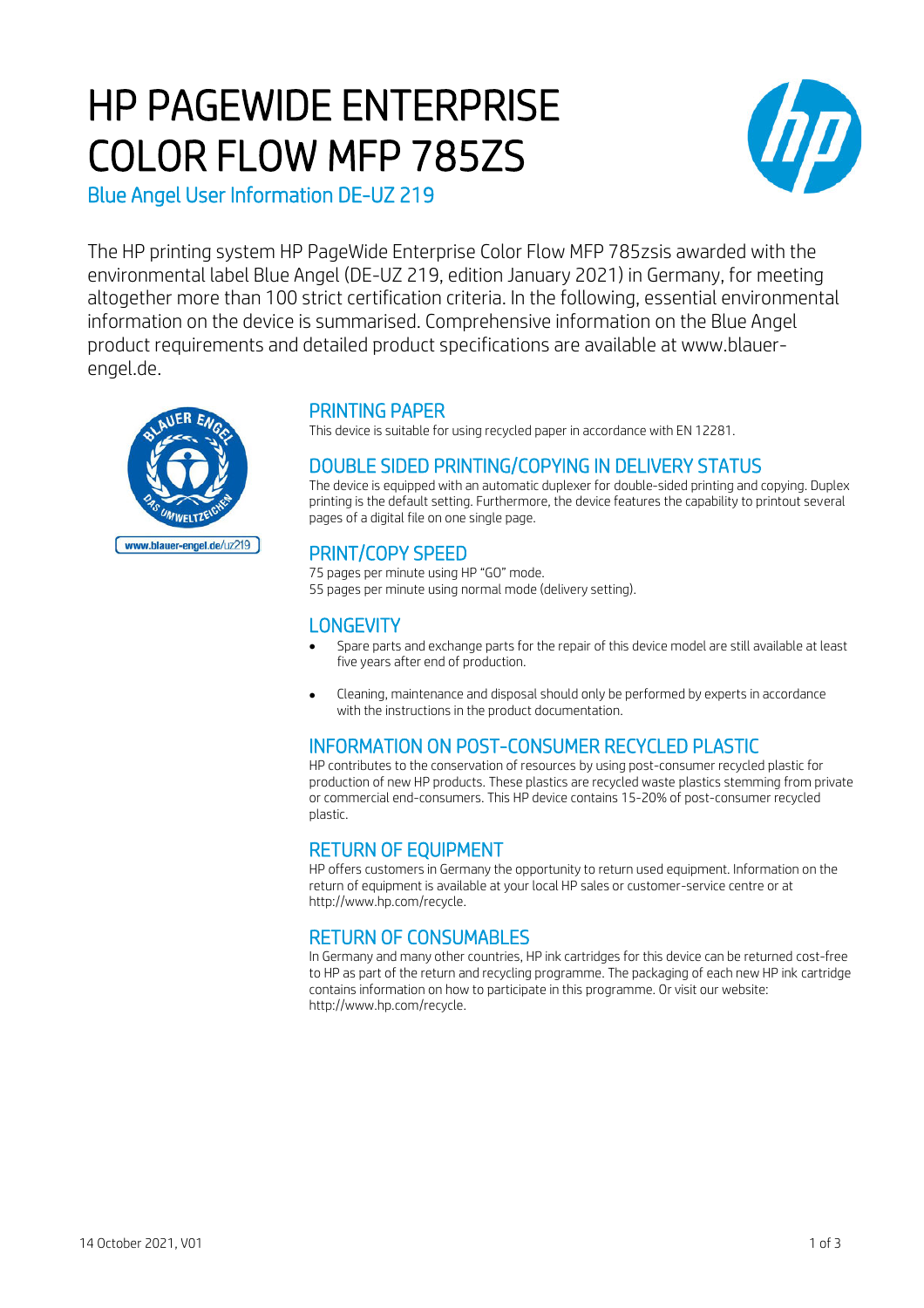### YIELD OF CONSUMABLES

Determined according to ISO/IEC standard 24711, the HP ink cartridges shipped with the product have the following yields:

HP 982A black ink cartridge (T0B26A): 10,000 pages HP 982A cyan ink cartridge (T0B23A): 8,000 pages HP 982A magenta ink cartridge (T0B24A): 8,000 pages HP 982A yellow ink cartridge (T0B25A): 8,000 pages

The HP ink cartridges shipped with this product offer a lower yield than the Original HP 982A ink cartridges.

Further information can be found at http://www8.hp.com/h71041/learn-aboutsupplies/us/en/overview.php.

#### AIR EMISSIONS

With original HP inks, the device passes the air emission test for monochrome and colour printing according to DE-UZ 219. Since plastics of new electrical devices generally release small amounts of volatile substances into the room air, we recommend providing sufficient air exchange in rooms where new devices are set up.

## NOISE EMISSIONS

#### Declared sound power level for one-sided printing (LWAc)

In monochrome print mode 55 pages/minute: 6.67 Bels and 66.7 dB In colour print mode 55 pages/minute: 6.66 Bels and 66.6 dB

## **ENERGY**

#### Energy information on HP PageWide Enterprise Color Flow MFP 785zs

The consumption of electric power depends on its properties and on the way it is used. HP PageWide Enterprise Color Flow MFP 785zs is designed and pre-set in a way to allow you to reduce electricity costs.

Directly after the last print or copy job, HP PageWide Enterprise Color Flow MFP 785zs switches over to an electric power saving mode. If the device switches over to electric power saving modes, you can save electricity and operating costs. If the device is to print or copy again, there can be a short delay – this is called recovery time. However, the device meets the strict Blue Angel requirements for a recovery time (http://www.blauer-engel.de).

You can save electricity costs by shortening the device's delay times as it will switch over to an electric power saving mode more quickly. If you extend the delay time or deactivate the electric power saving mode, you should consider that consequently the device will consume more electric power and might no longer meet the maximum value for electric power consumption of the Blue Angel. We recommend not extending the delay times.

The device is so designed as to ensure that it can be switched to the Off-mode (standby) by pressing the on/off switch up to twice a day without suffering damage. This device does not have a switch by which it can be completely disconnected from the mains. When after having switched off the device you pull out the power plug, electric power consumption is completely stopped.

The table below lists the individual power consumption values as well as delay and recovery times (factory setting). With these values the device meets the Blue Angel requirements.

#### Overview of HP PageWide Enterprise Color Flow MFP 785zs operating modes

Page throughput for A4 paper size (according to ISO/IEC 24734/24735):

| In monochrome print mode: | 55 pages/minute with a resolution of 236 dpcm (600 dpi) |
|---------------------------|---------------------------------------------------------|
| In colour print mode:     | 55 pages/minute with a resolution of 236 dpcm (600 dpi) |
| In monochrome copy mode:  | 55 pages/minute with a resolution of 236 dpcm (600 dpi) |
| In colour copy mode:      | 55 pages/minute with a resolution of 236 dpcm (600 dpi) |

(dpcm = dots per centimetre [Bildpunkte pro Zentimeter]); (dpi = dots per inch [Bildpunkte pro Zoll])